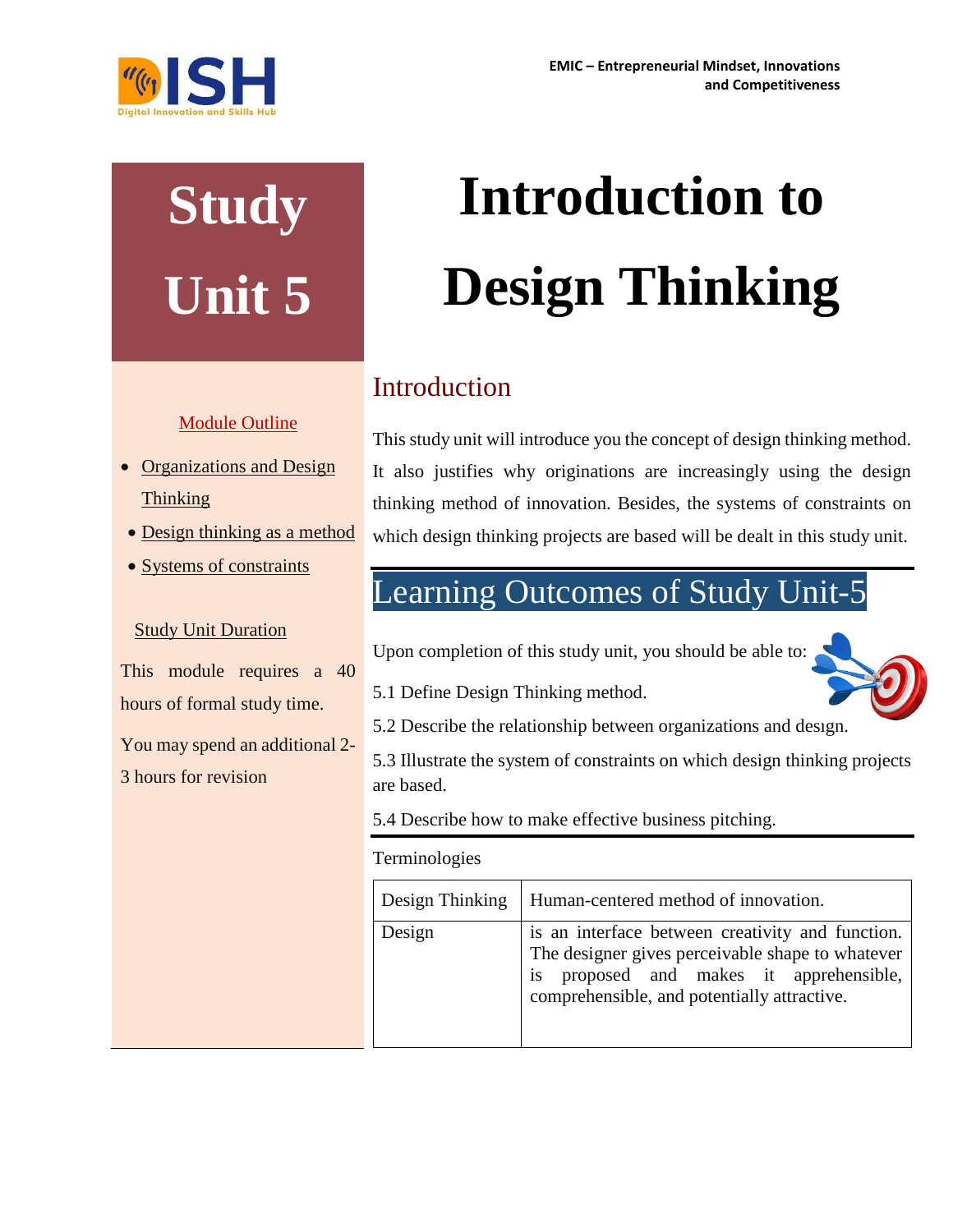

#### **5.1 Introduction to Design Thinking**

So far, you learned that there are new sources of innovation and there are a number of management tools and methods that would help you to tap the new sources of innovation and it should help you with the nonlinear and interrelated nature of innovation and entrepreneurship processes. In this topic you will be introduced to design thinking. Design thinking is a method for coming up with innovations. It consists of three overlapping spaces namely, inspiration, ideation and implementation which will be discussed later, in this chapter. Using this method, you are expected to come with innovations after this course. This approach is selected because it has become a popular method and it integrates and reflects many aspects you can use in your future career as entrepreneur/innovation manager. These aspects including understanding needs, nonlinear processes and team work to mention few.

The concept of design thinking is mainly attributed to the works of David Kelley and Tom Brown. It is inspired by the thinking of engineers operating within the new challenges of the industrial revolution. Before we look at the process of design thinking in more detail, let's briefly discuss design thinking in relation to an organization's innovation strategy. Companies around the globe, including the big corporations are becoming interested in design thinking and its main message is to take a human centered approach. Design thinking also makes a very good business case. If you understand your customers better you, will do a better job at satisfying the need which is the most reliable source of long term profitability. However, this is increasingly not just a one side of proposition of customers who just have to be understood and then organizations can exploit that.



Figure 5.1 Organizations and Design thinking: the business case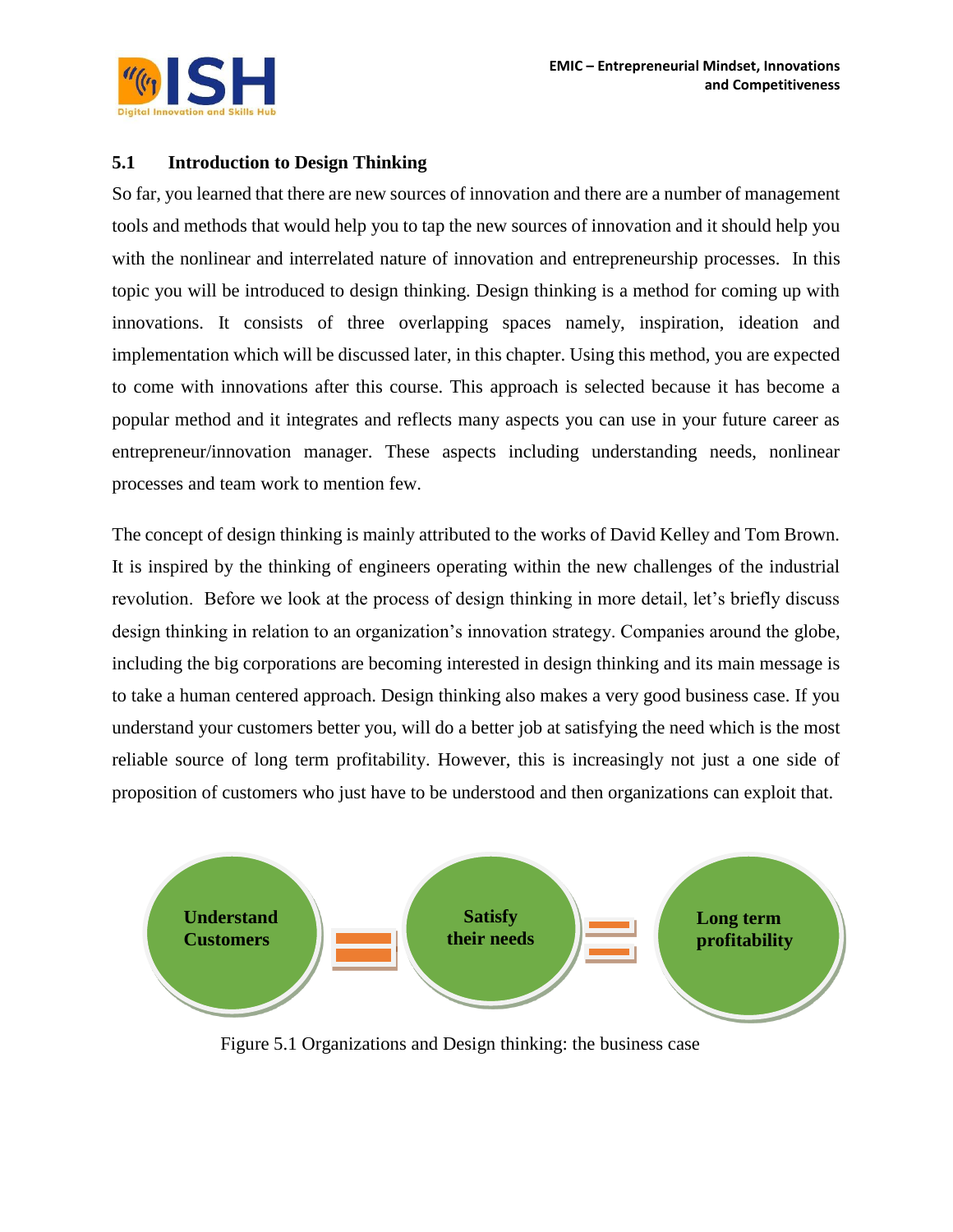

#### 5.1.1 Organizations and design thinking: the new social contract.

On the other side, the reason why businesses are more and more taking a more human centered approach is because peoples' expectations are also evolving. These days we are facing very complex societal challenges and both organizations and consumers recognize that we all ends together. Design thinking also implies a new social contract between organizations and consumers driven by a shift in the dynamics between sales of goods and providers of services on the one hand and those who purchase them on the other hand. The industrial revolution brought us a wave of new products, sweeping innovations and technologies. Think of for example cars, radio, TVs and household goods led to growth in the manufacturing sector. Today's, industrial empires such as GE, or Siemens were born and efficiency gain a mass production, lowered costs and flooded with affordable products. Companies started to invest heavily into R&D labs to come up with more and more new products to continue to grow.

However, over time services started to gain importance. The shift from manufacturing to knowledge creation and service delivery led to an enhanced focus on service and process innovation. Increasing customer expectations and a growing market for retailing, food service, banking and insurance led to a growth in the service sector dealing with people. But, at the same time also industrial manufacturers started to focus on the service and process aspects of their product for a stronger focus on product use and product design. However, the argument so far is that improved product and services is not enough anymore. We are moving towards a new social contract between organizations and consumers- a contract in which experience and human centered innovations considered to deliver the experiences become the central component. According to the new social contract, you need to understand what people do and how they do it. This goes hand in hand with an emotional understanding. Taking a constructivist approach and understanding that we have different mental pictures about the same thing is in line with the shift towards experiences.

Within the systems paradigm, communication and understanding about what actors are people actually talking about is often the key to meaningful innovation that it is relevant for the organization-consumer interaction as well. Furthermore, experience also involves active participation. Consumers increasingly shift the way from passive consumption of mass production.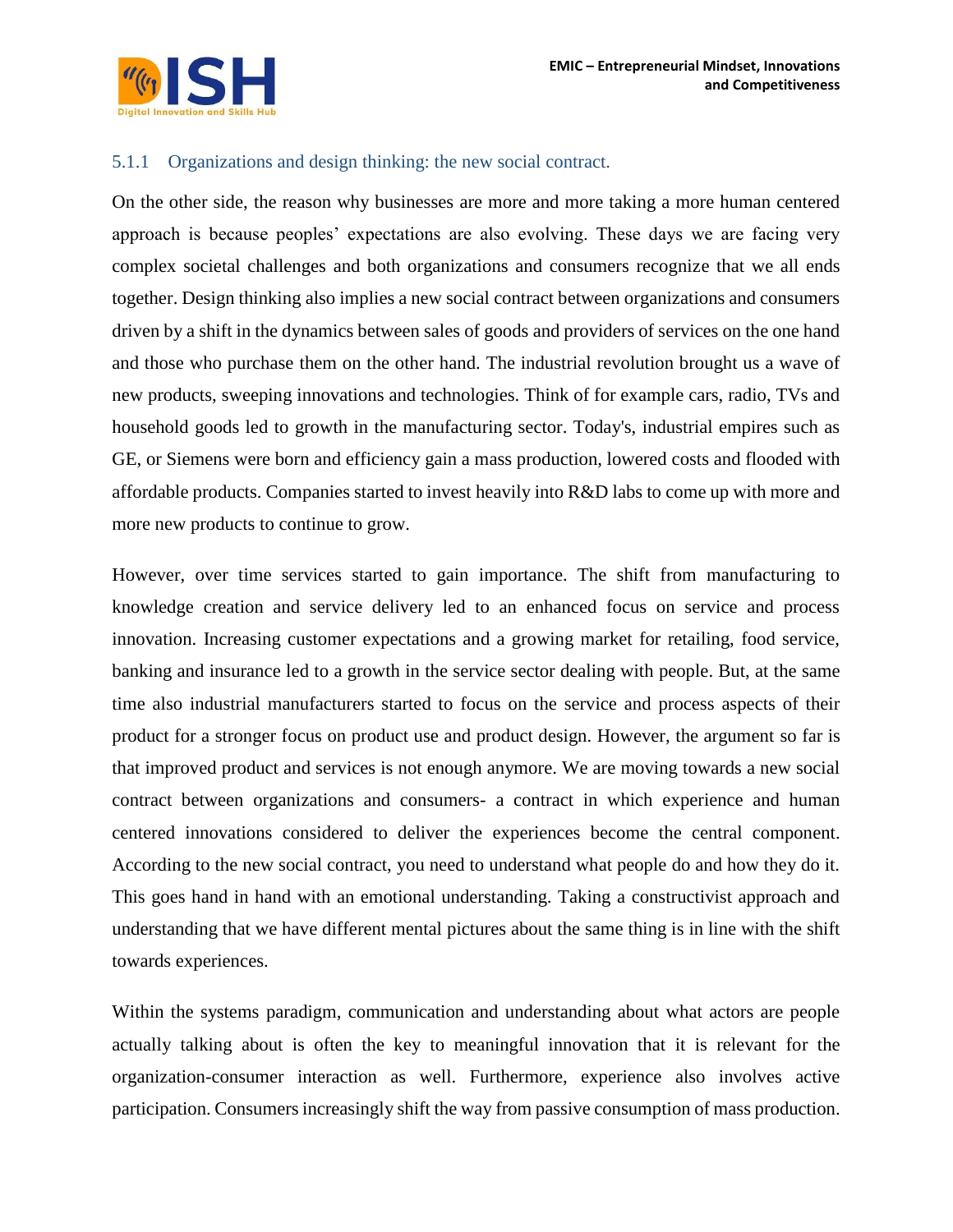

This implies that we are all together in the system planet and that creating the best possible experience also requires a holistic understanding of the social and environmental impacts of innovation. Thus, the design thinking method is designed for coming up with innovations that focus on this social contract.

#### 5.1.2 Design thinking as a Method

In line with the new insights on the innovation process, design thinking is not a linear approach. It is a systematic tool instead of a linear approach. It consists of three overlapping phases/spaces. The first is inspiration space which is about the problem or the opportunity that motivates the exploration for solutions. Next, there is the ideation space which involves the process of idea generation, development and testing. Third, there is the execution/implementation space which is about the path from the project's area to the market. These three spaces overlap in the design thinking process. However, instead of a linear sequence from inspiration to ideation to implementation, design thinking is based on iterative cycles in which the three spaces overlap. This implies that there is no best single way to move for the project. Insight from the implementation phase may lead to new inspirations and initiates a new cycle.

For coming up with the solution this naturally raises two questions. First of all, does that mean that it is not systematic at all? Second, will it take forever to come up with something? When do you stop? The design thinking approach claims that both answers are No. It does not mean that it is not systematic and it does not mean that it is never going to stop. Design thinking is a project based approach and deadlines have to be kept. The mechanisms that help controlling the iterations are prototyping, testing and refinement. Design thinking is about experimenting with the tentative solutions in the very early stages of the process. It means that developing basic prototype very early on and integrating the feedbacks to change or find a solution. Regarding the time of the design thinking project, it can even lead to a faster result, because prototyping and testing initiates self- correcting mechanism that will help to avoid pushing a less promising idea to the very end of the project.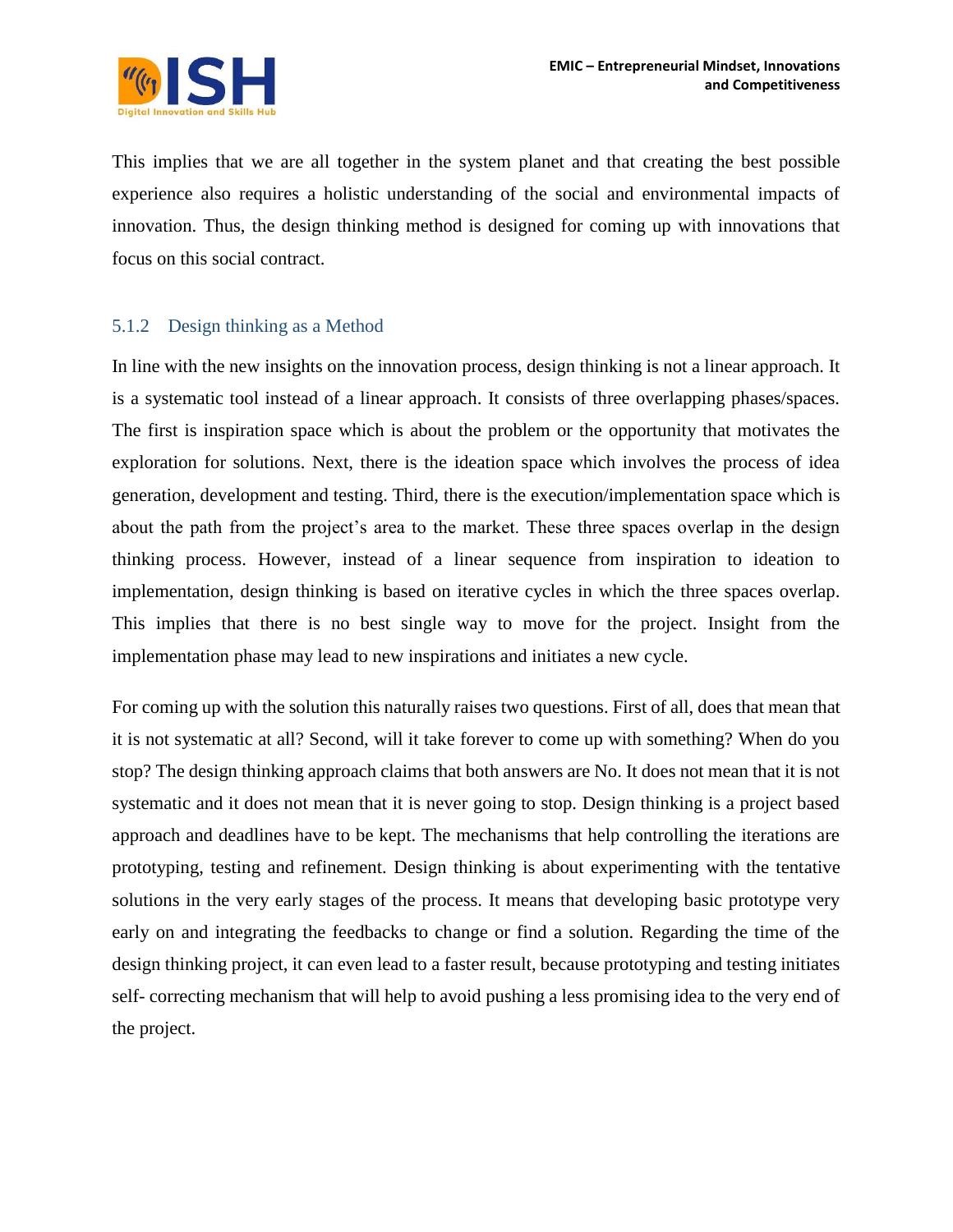

#### 5.1.3 System of constraints

Let's move on to the second main element of the design thinking method which is to base the project on a system of constraints. The reason is that best design often happens within sever constraints. It is much more challenging to come up with an affordable yet well-functioning product. So, let's look at the system constraint design thinking proposes. The central idea of design thinking is to aim for a combination of useful design with feasible technology and viable business strategies.

Feasibility is about functional possibility within the foreseeable future. In other words, it deals with the technological aspect. Viability is about the likelihood to become part of a growing/sustainable business model. So, it is about the business aspect. Desirability is about what makes sense to people, so is about the human aspect. Depending on the project, some system constraints might be emphasized but the overall purpose is to search a solution which balances and harmonizes the system constraints. However, design thinking claims that it is harmonization to add the thinking into the design and has the potential for radical innovation. It is not about resolving the solution for each system but about balancing the solution across the systems. This means that we might have to start back from using the best possible technology if it is not viable and or desirable.

In reality, what often happens is if the company over emphasizes one of the system constraints, for example it may overemphasizes on what fits into the business model. It focuses on what is efficient right now to the current business model and just copy what the competitors do: do it a little bit better and wait for their response. The risk here is that you will end up with incremental innovations and uniform products. A good example is the car industry. Companies may also over emphasize technological feasibility. This often happens to engineering and drafting companies that focus on the R & D. They would do R & D and only then see how it fits into the existing system. The problem is that technological innovations usually involve a high risk and that R & D projects are very expensive. So what they are going to do is that they will focus on a small and very targeted number of projects again risking on coming up with incremental innovations.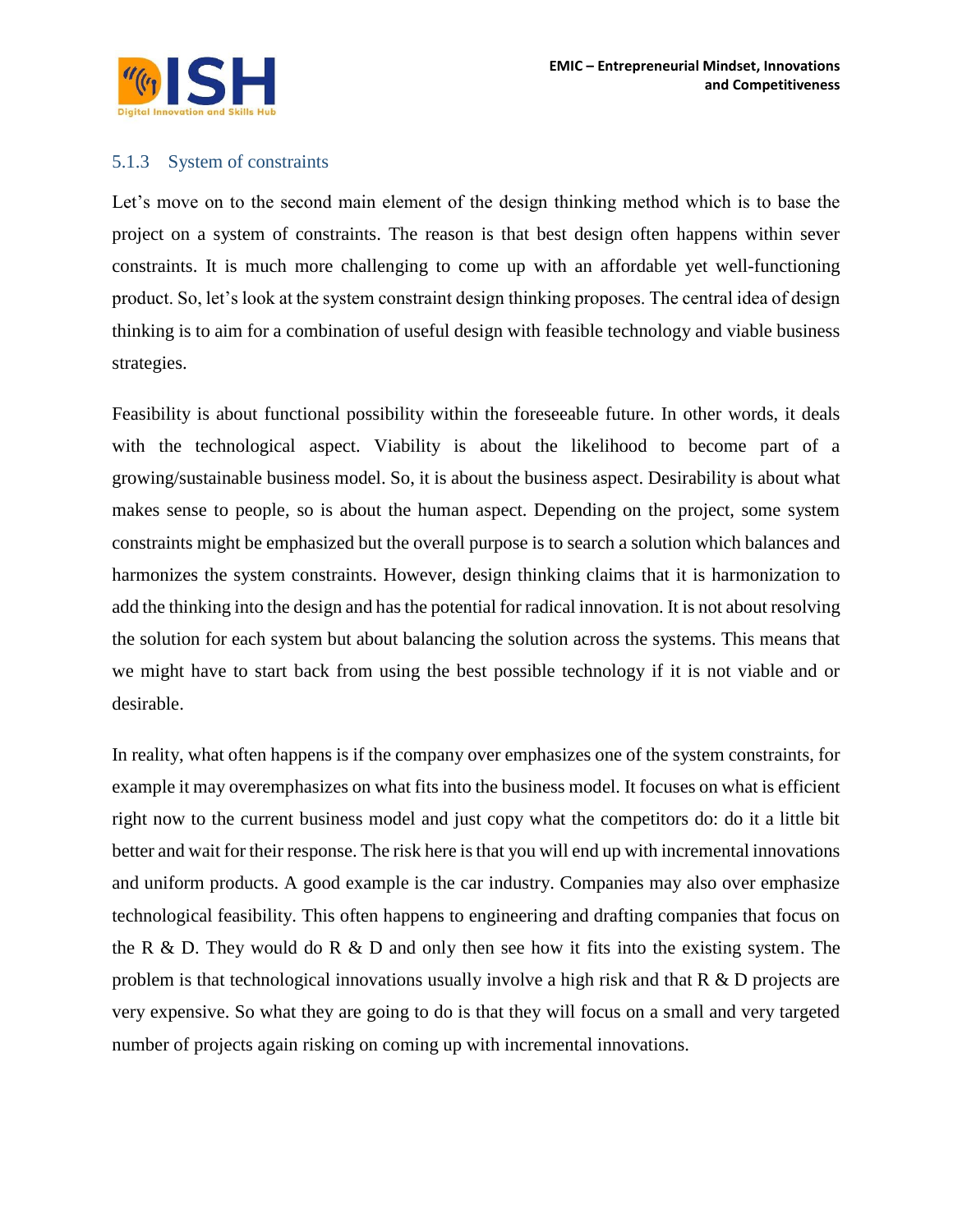

Finally, companies and organizations may also sometimes overestimate human needs and desires. They may create an artificial demand for meaningless products. Vitic Pupnek, a designer and educator, once said that "they persuade people to buy things that they do not need with money they don't have to impress neighbors who don't care." At the same time, even if some solutions may pursue a meaningful goal, for example clean water supply for rural communities in developing countries. If the solution can't be sustained either technologically or/and on the financial side, it will ultimately not become a successful innovation.

*"Good design is good business." Thomas Watson, president IBM (1950)* 

#### **Self-Review Questions**

- 1. What is design thinking?
- 2. Why is Design thinking important for innovation and entrepreneurship?
- 3. What are the three spaces of design thinking?

#### **References**

Brown, T. (2008). Design thinking. *Harvard business review*, *86*(6), 84.

Dunne, D., & Martin, R. (2006). Design thinking and how it will change management education: An interview and discussion. *Academy of Management Learning & Education*, *5*(4), 512-523.

Kaner, S. (1996). Facilitator's Guide to participatory decision making. Montpelier, Vermont: New Society Publishers.

Meloche, A., & Katz-Buonincontro, J. (2018). Creativity-integrated art history: A pedagogical framework. *Art History Pedagogy & Practice*, *3*(1), 2.

Osterwalder, A., Pigneur, Y., Oliveira, M. A. Y., & Ferreira, J. J. P. (2011). Business Model Generation: A handbook for visionaries, game changers and challengers. *African journal of business management*, *5*(7), 22-30.